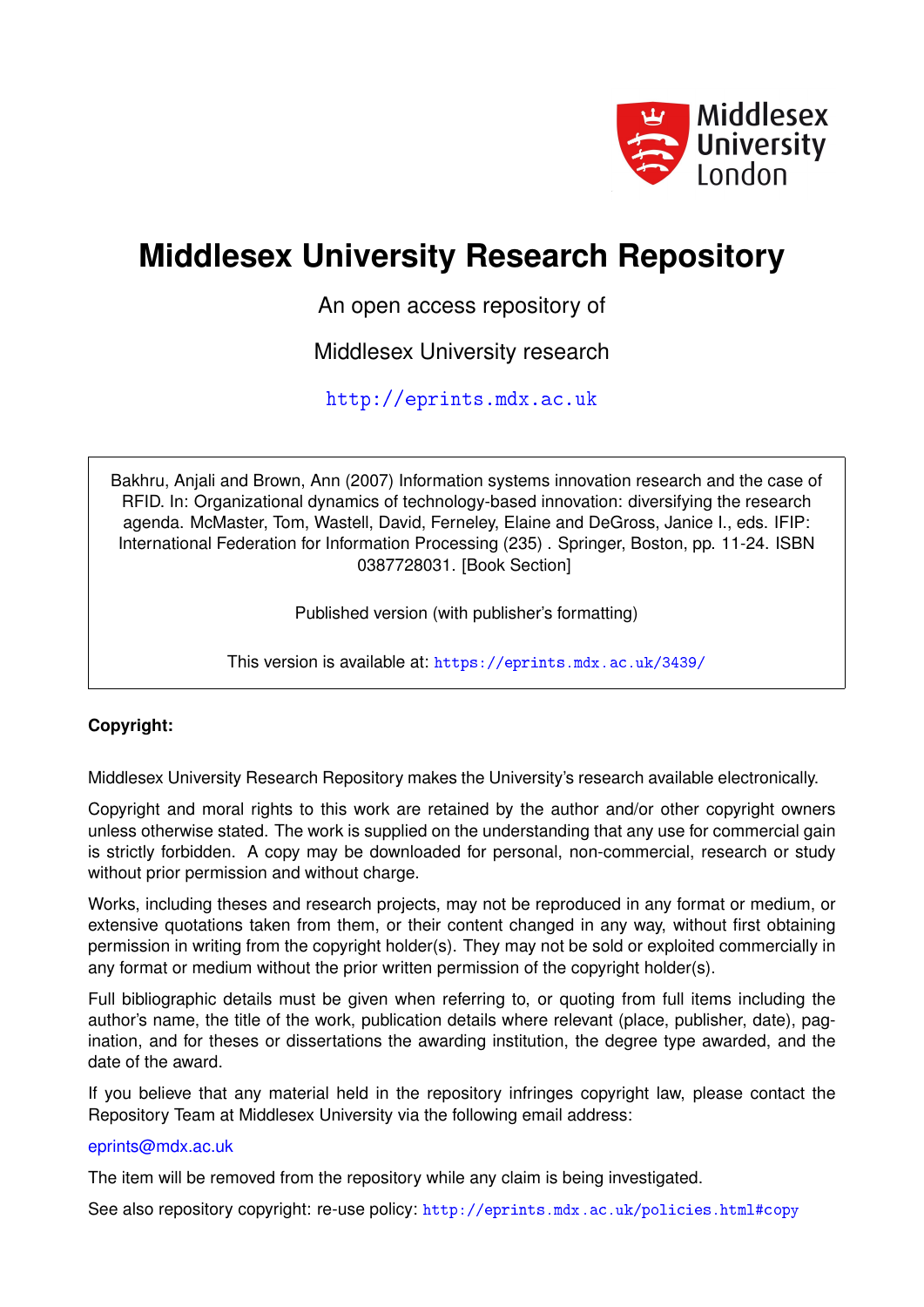# **X INFORMATION SYSTEMS INNOVATION RESEARCH AND THE CASE OF RFID**

#### Ann Brown

*Cass Business School, City University London, United Kingdom*

> Anjali Bakhru *Open University Business School Milton Keynes, United Kingdom*

**Abstract** *Radio frequency identification (RFID) is a complex ICT application. Adoption by organizations has been relatively slow. This paper assesses the contribution that research into information systems adoption and diffusion can make to understanding and predicting the diffusion of RFID. The paper concludes that traditional research methods are inappropriate for such applications. Information systems stage research and diffusion research offer more promising models.*

**Keywords** Radio frequency identification, RFID, technology adoption, technology diffusion, process research

## **1 INTRODUCTION**

Radio frequency identification (RFID) is not a new technology. Example applications date as far back as the 1950s (Twist 2005). Interest in this technology began to accelerate during the late 1990s mainly as a consequence of the high rate of development in the various constituent technologies that combine to create one type of RFID application. An RFID system is a combination of several technologies: wireless communications, computer hardware, electronic storage, and software programs. These elements operate together to capture and process data on individual items and their movements by an

Brown, A., and Bakhru, A., 2007, in IFIP International Federation for Information Processing, Volume XXX, Organizational Dynamics of Technology-Based Innovation: Diversifying the Research Agenda, eds. McMaster, T., Wastell, D., Ferneley, E., and DeGross, J. (Boston: Springer), pp. xx-xx. 11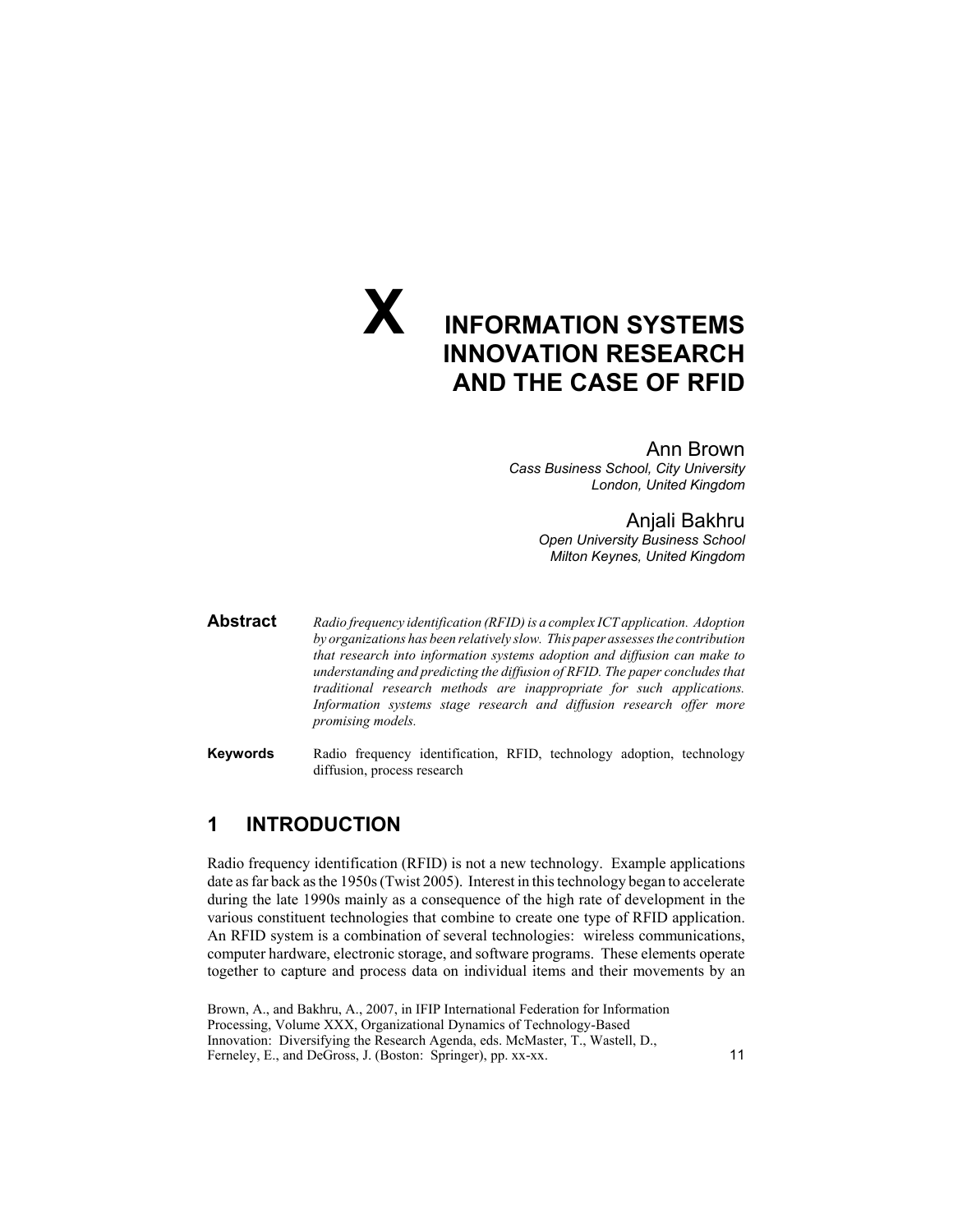electronic tagging system. The system collects real-time information on mobile items (people or products or assets) for storage and subsequent analysis by computer. It is already clear that its potential application is to a variety of uses across different sectors. RFID has been called a revolutionizing technology with multiple uses and potential applications. Nonetheless it has been characterized by a relatively slow rate of adoption (Angeles 2005; Reiner and Sullivan 2005; Saunders 2005).

There is a considerable body of work into information systems innovation research. This has led to a number of theories on information technology adoption and diffusion. What do these theories suggest about RFID? What help does this work provide in explaining and forecasting the progress of RFID adoption? This paper aims to assess the contribution of IS innovation research in understanding the progress of RFID adoption and diffusion.

This paper starts with a description of the characteristics of the RFID technology. The following three sections apply the work carried out by IS researchers into IT innovation to RFID technology within the three approaches: traditional IT adoption research, process modeling, and diffusion studies.

## **2 CURRENT STATE OF RADIO FREQUENCY IDENTIFICATION (RFID) TECHNOLOGY**

The business potential of RFID is not seriously questioned. The collection and analysis of real-time information on mobile items (people, products, or assets) has many obvious applications that seem certain to yield significant business value in terms of cost savings and enhanced service levels.

The most widely discussed applications are those dealing with the supply chain and retail business (Angeles 2005; Kopalchick and Monk 2005; Twist 2005; Wilding and Delgado 2004b). The application developed by Scottish Courage, a brewer in the United Kingdom, demonstrates the value of this type of application (Wilding and Delgado 2004a). RFID keeps track of mobile items. The company has used RFID technology for managing the movement of the barrels in which it delivers the beer to its customers. The technology offers a way to attach a label (tag) to any physical item containing unique information about that item (in this case, the barrel). This can then be read by or in some cases updated by a receiver (reader) placed at some distance from the tag. Wireless technology is used to achieve communication between tag and reader, when the tag is not in view. The data on every tagged item in the system can be fed in real time from this network of readers into a computer management system to be processed. The tags provide a unique identification for individual items, providing their location and the option of considerable additional information about the item if required and cost effective. The brewery now knows the location and progress of each of its 1.9 million containers. Information is collected by readers at several stages—at the brewery, upon delivery to the customer, during audits, and following return as an empty. This is a typical example of asset tracking. The benefits flow from the increased visibility of the containers and are predominantly cost saving and service level enhancements. For example, theft, loss, and container cycle time have all been significantly reduced, quality issues solved as a consequence of traceability, and there are fewer errors of distribution.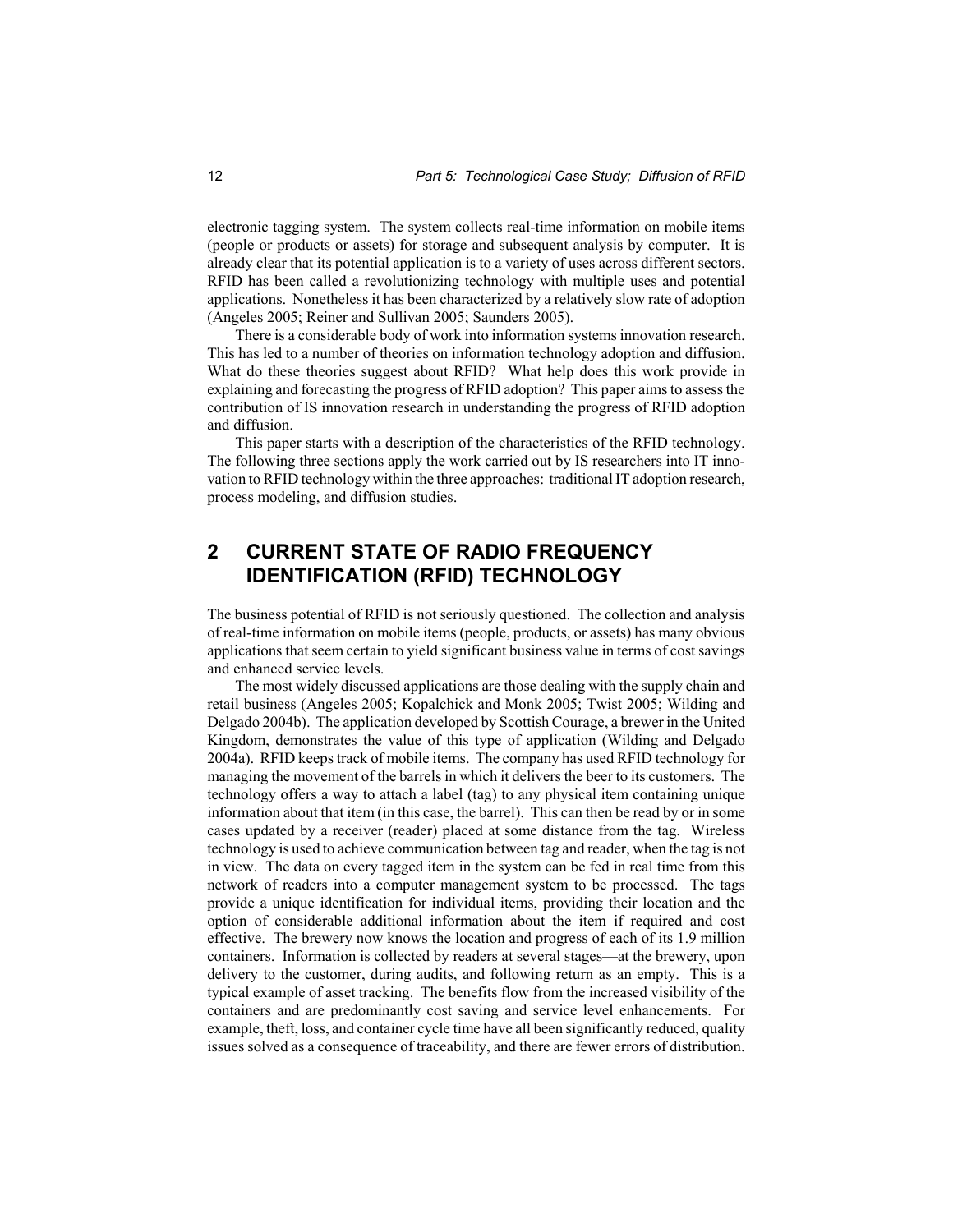#### **2.1 Rate of Adoption**

It is generally agreed, however, that widespread adoption has been slow (Angeles 2005; Reiner and Sullivan 2005; Saunders 2005). Retailers in the United Kingdom have been investigating the technology for some years. Sainsbury's (the UK supermarket chain), for example, started a pilot study in 2000. *Computer Weekly*'s quarterly online survey of UK IT directors on technology adoption by UK businesses in June 2006 found that only 8 percent of businesses were using it in any guise (including pilot schemes) with a further 11 percent investigating its potential. These figures were virtually unchanged in the September 2006 survey. A similar pattern is reported in the United States. A survey sponsored by NCR Corporation in May 2006 found that adoption rates in the United States were modest and unlikely to change significantly (Kilcourse 2006). The results showed that only 9 percent of retailers had an implementation time line in place and most of these were at the pilot stage. The much higher figure of 44 percent for manufacturers was attributed to the effect of mandates by retail trading partners, of which U.S. retailers Wal-Mart and Target were the most frequently cited partners.

Numerous reports in the press over the last 2 years show the caution with which business is treating this technology. Many retailers, for example, seem aware of the technology (Kilcourse 2006) and have investigated RFID technology (through pilot schemes) but have decided to defer adoption until the technology achieves a higher level of performance and/or becomes cheaper. Neither Sainsbury's (Cray 2005) nor Exel (a logistics company) consider that there is or will be a business case for any application for some years to come (*Computer Weekly*, February 2005). Estimates for the widespread adoption by companies of RFID applications include 2010 and beyond.<sup>1</sup>

#### **2.2 RFID Technology Elements**

An RFID system is composed of four main elements, drawing on four types of technologies: the tags, the wireless enabled receiver/transmitter, standards for product codes and tag/reader equipment, and the computer information system that processes the data delivered by the RFID system. These technologies are undergoing continuous development (Angeles 2005; Smith and Konsynski 2003; Twist 2005). Hence, performance in terms of capacity, reliability, accessibility, and costs are constantly changing with consequent effects on total system performance. There are as yet no globally agreed standards. Most readers are compatible with only a single manufacturers tag (Twist 2005). Organizations like GS1 UK (headquartered in Brussels, Belgium, and Princeton, New Jersey) are attempting to get corporate support to drive the adoption of global supply chain standards, but have not yet achieved this.

An individual application of RFID can be viewed as one proprietary network based around the system of readers and tags. Tags interact with the network at any point where there is a reader. Information flows from the tag via the reader into the computer system

<sup>&</sup>lt;sup>1</sup>These estimates are from personal communications with Mr. Cray, the IT business partner at Sainsbury's, and from presentations at the GS1 UK EPCGlobal Conference in London, June 2005.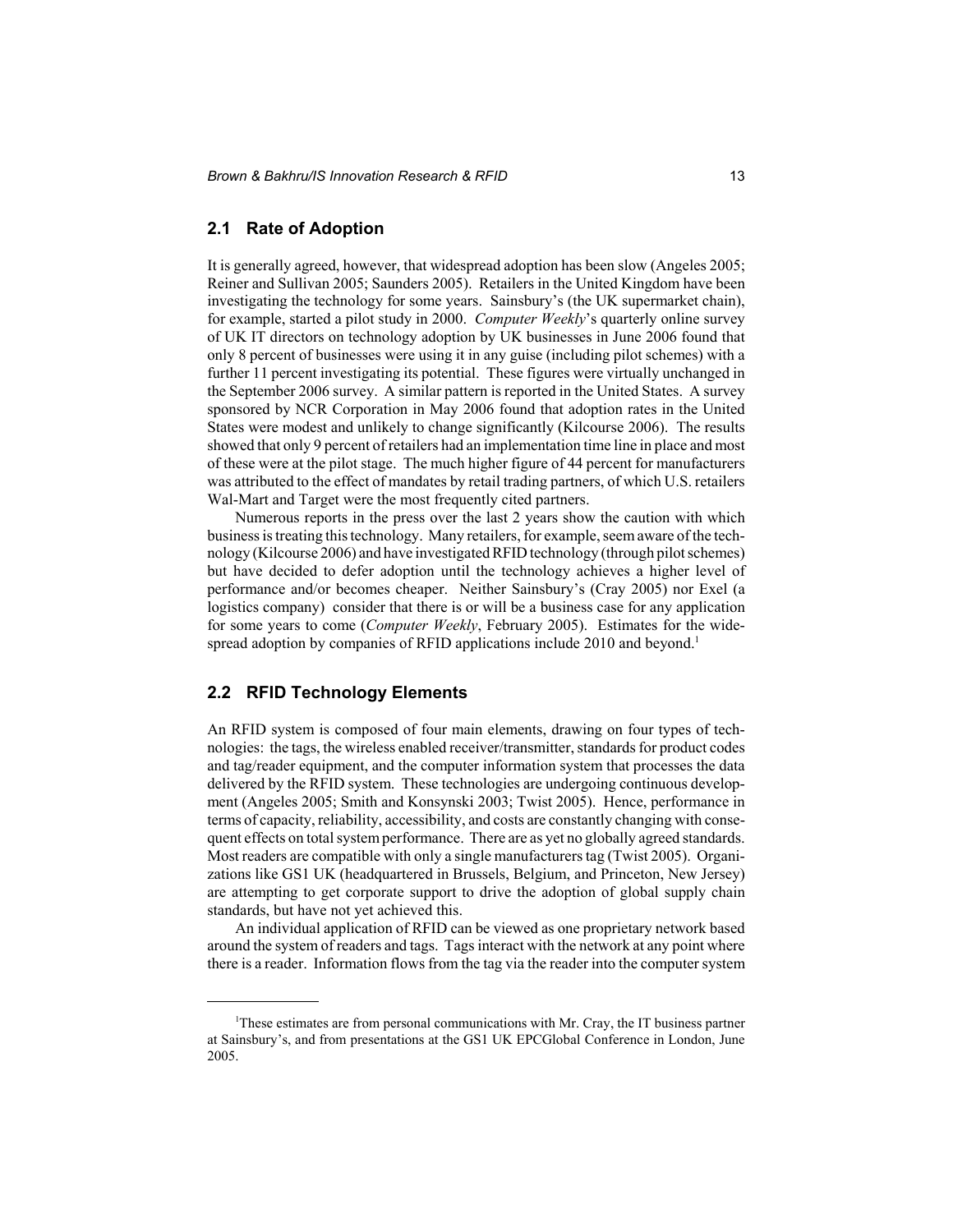supporting the network. No tags from other networks will be recognized. A network can be for many individual users (for example, the Oyster card system for payment by passengers on the London Underground train system), for one specific application within an organization (for example, Scottish Courage's barrel tracking system), or for an application common to a group of organizations (for example, suppliers to Wal-Mart). These networks require that the class of tagged items all be in the system in order to deliver value. Tracking all but a minority of containers at Scottish Courage, for example, would be of value but the real payoff comes from tracking every container. Hence, the system components can be considered largely infrastructure in that the major investment has to be made for all components of the system up front.

RFID technology has a wide range of potential uses. By 2004, Sainsbury's had identified over 18 separate applications within their operations (Cray 2005). The most promising ones were asset tracking (of trolleys) and employee tracking into and out of company sites (Symmons 2005). Vince Cerf, chairman of Icann (an Internet corporation for assigned names and numbers) and cocreator of the transmission control protocol (TCP), has suggested that the adoption of RFID by groups such as EPCGlobal could "create an internet of things" (*Computer Weekly*, November 2006a). The parallel with the Internet underlines not only the variety of possible uses for which the technology is already being considered, but raises the possibility of more innovative applications that will only become clear when the technology has reached a higher level of diffusion.

The community interest in and optimism about the future of RFID is large, diverse, and active. The public activity of the relevant community members has been prolonged and intense through conferences (such as the GSI UK EPCGlobal Conference in London in June, 2005), trade press (*Computer Weekly* and *RFID Journal*), and academic journal articles (Angeles 2005; Reiner and Sullivan 2005; Saunders 2005; Wilding and Delgado 2004a, 2004b).

Potential or actual applications of RFID include (Smith and Konsynski 2003):

- Item tracking (e.g., inventory, containers, mail parcels, books, people)
- Asset tracking (e.g., railway coaches, supermarket trolleys)
- Identification for Security (e.g., smart cards)
- Item labeling (e.g., information on "sell by" dates or to identify products as genuine)
- Contactless payments (e.g., public transport systems, motor way tolls)

The benefits cited vary according to application and context, and include reduction in accidents or losses, error reduction resulting in increased safety, cost reduction, efficiency gains, fraud prevention, customer service enhancement, and the targeting of recalls.

#### **2.3 Characterizing RFID Adoption**

From this description it becomes possible to identify those factors in relation to RFID technology that are critical to the business case and adoption decision.

- Cost: installation involves both high up-front and operating costs
- Technical performance: current performance is adequate only for some of the potential applications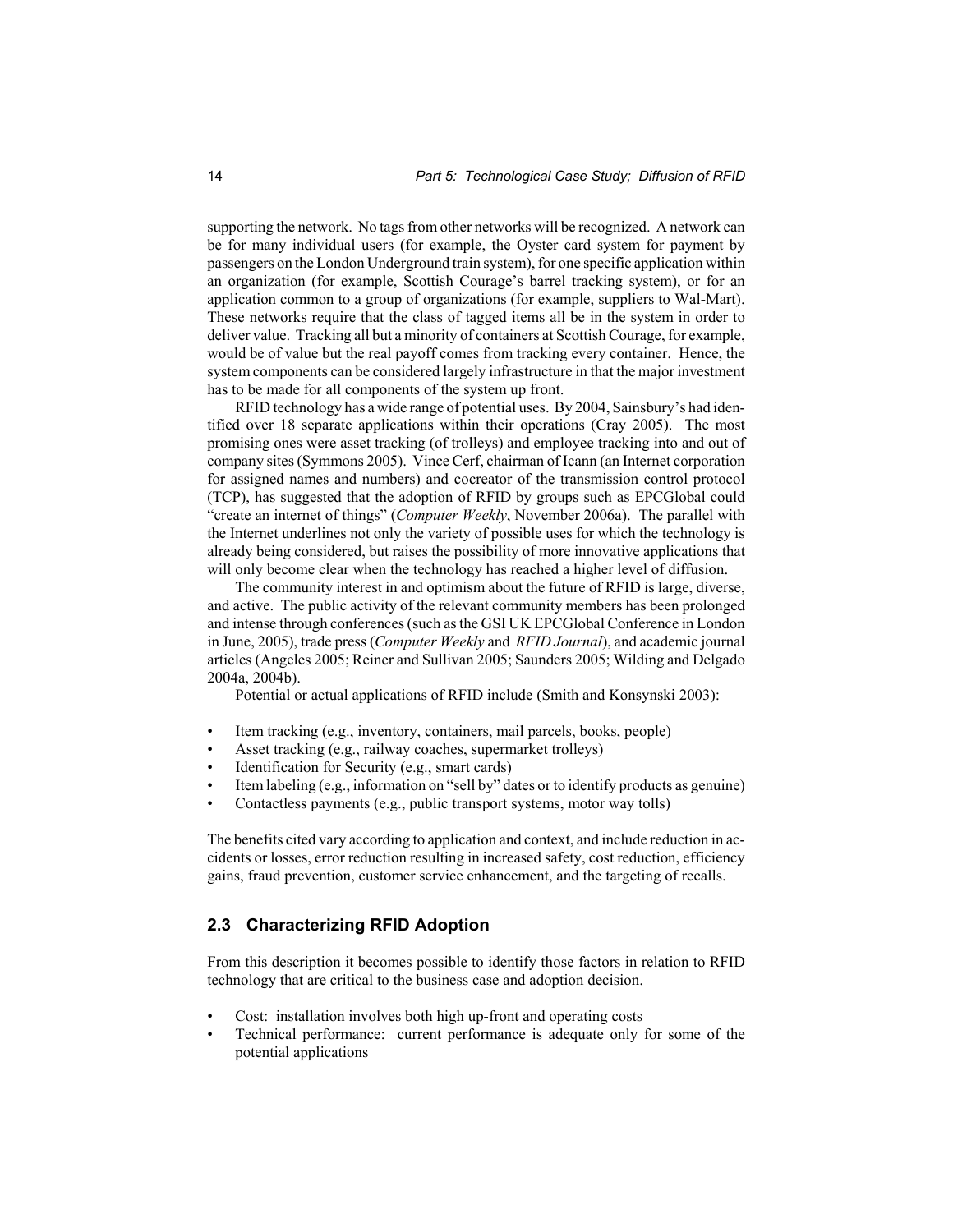- Interdependence of the operators
- Knowledge base: new knowledge and expertise required for installation and ongoing operational management
- Complexity: wide variety of applications involving differing levels of technical and operational complexity
- User base: large and active community of specialist experts and groups supportive of the application of the technology

For an individual RFID application, there is a very significant infrastructure cost required in installing the whole network of readers, software, and tags. The organizational costs of operational changes may also be substantial. In addition, even moderate applications, such as the Scottish Courage barrel tracking system, generate an enormous amount of extra data that has to be stored electronically, processed quickly, and integrated into other organizational information systems if it is to create value. The Scottish Courage application, for example, required readers at 26 depots and on 600 vehicles generating over 30m per keg or barrel of movements annually (Wilding and Delgado 2004a). Storage and computing power and new software have to be installed to meet these additional demands. Operational costs are not insignificant. An unusual facet of an RFID system is the issue of the price of RFID tags relative to the cost of the underlying product to which it is to be attached and to the potential savings. The tags incorporate a chip that stores the data and an antenna that transmits/receives information. Chips can be relatively simple, containing as little as an ID (passive), or highly sophisticated, containing a large amount of information that can be updated at every reader point. Tag costs reflect the degree of sophistication. Chip capacity is rising and costs reducing in line with Moore's law (Moore 2003), but tag costs are still considered far in excess of that required for many applications to be cost effective.

At present, the level of technical performance presents a number of problems. At an interview in August 2005, Sainsbury's IT managers concerned with this technology commented that the wireless communications link can be a weak part of the system (Symmons 2005). In their experience, it failed to reach far and could produce false reads due to local interference from, for example, metallic objects. For Sainsbury's, the reliability of the read/write function was critical to the business case. In their view, error rates were still too high. The survey sponsored by NCR Corporation in May 2006 (Kilcourse 2006) found that companies considered the technical challenges to be significant. These included problems with attaching RFID tags to products, poor read rates, and interference from other wireless devices that are in use in the RFID-enabled facility.

RFID applications deliver value from the performance of the system as a whole. All facets of the system are highly interdependent. Hence the work of all operational staff is also highly interdependent. If one operator makes a mistake, the performance of the whole suffers.

To develop a new application of RFID, an organization requires specialist expertise for both the installation of the new technology and its effective operation. The lack of agreed technical standards exacerbates the complexities inherent in installation and implementation of new systems. The concern with the complexities of implementation is manifest in the many long running pilot projects of RFID supply chain applications that have been reported in the trade press. Marks & Spencer (a UK clothes retailer), for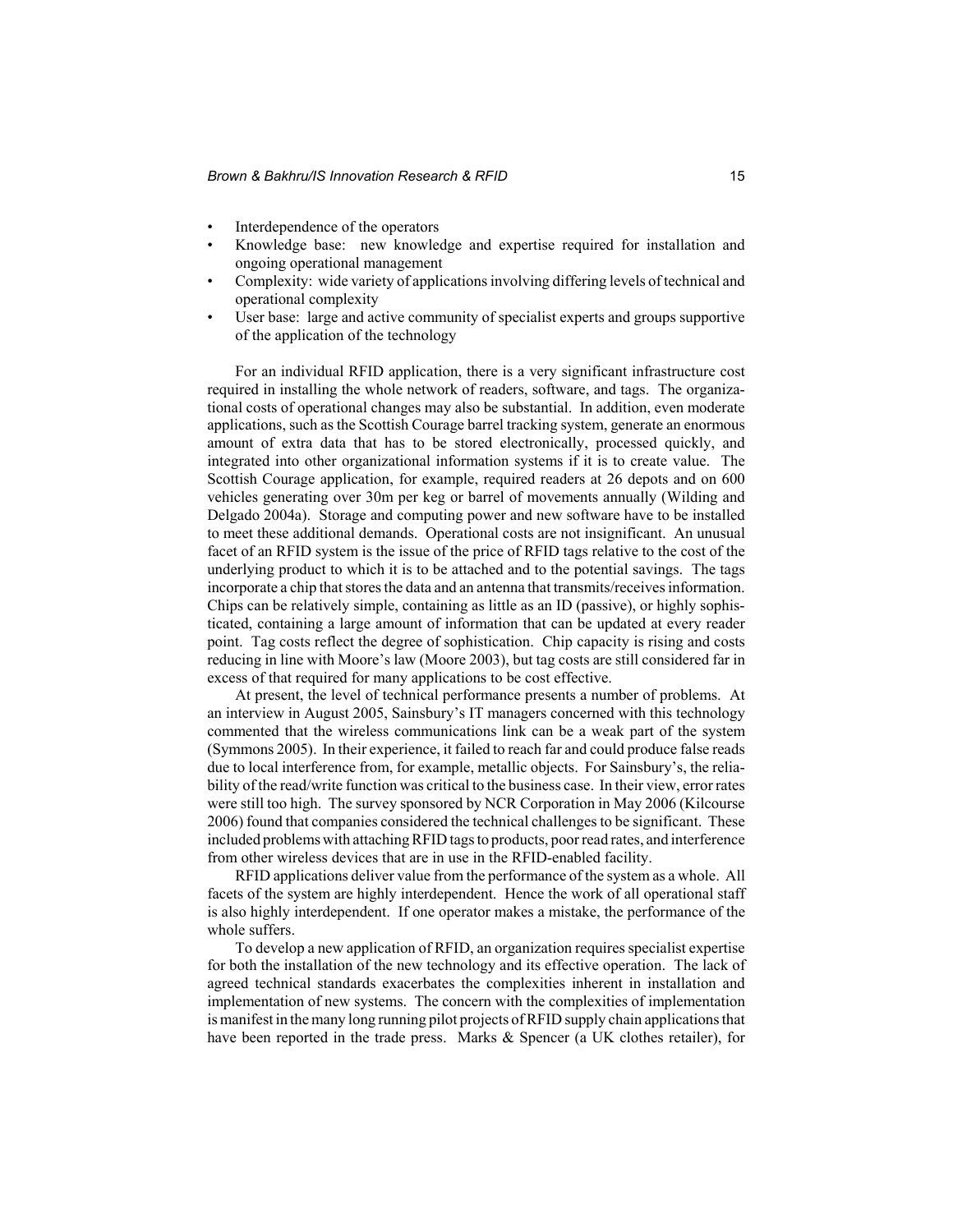example, have been running pilots since 2003 (Collins 2004, 2005; Marks & Spencer 2003, 2005) and announced their move to a full system in late 2006 (*Computer Weekly*, November 2006b). Sainsbury's considered RFID as early as 2000. Rolls-Royce (a UK defense equipment manufacturer) started planning for the use of RFID in 2004 mainly to meet the demands of the U.S. Department of Defense for RFID compliant supply chain by 2007 (*Computer Weekly*, October 2006). The company was still in the trial stage at November 2006.

Complexity of installation varies between applications. For example, supply chain applications, such as those announced by Wal-mart and Marks & Spencer, involve many organizations, which increases the problems of implementation. However, this use of RFID for this type of application is simple in concept, being in effect a replacement for bar code technology, and at present appears to create little organizational change. For other types of RFID applications, such as asset management and contactless payments the implementation stages could be less complex.

## **3 TRADITIONAL IS ADOPTION RESEARCH AND RFID**

Traditional approaches to IS adoption research are concerned with understanding the drivers of adoption of information and communication technology applications within target populations of individual users or organizations (Fichman 2004; Gallivan 2001; Jeyjaraj et al. 2006). The research question is, "What factors facilitate or hinder adoption and diffusion of IT-based innovation within a population of potential adopters?" (Fichman 2004). The goal of IT innovation research has, therefore, been to provide advice to managers on how to gain acceptance of new information technology investment at either the personal level of the user or at the organizational level of new project investment. The primary aim of this research is the development of models that represent as closely as possible the adoption process itself rather than models that focus on the deployment of specific ICT applications.

The research approach has been to model the adopter process of individuals and organizations based on a core set of theories and frameworks that seek to explain their behavior (Gallivan 2001). Jeyjaraj et al. (2006) carried out a review of empirical work in this tradition published in the main IS journals between 1992 and 2003. Their results confirmed Gallivan's (2001) view that the work tended to draw on a core set of theoretical frameworks. Of these Rogers' (2003) innovation diffusion theory (IDT) was one of the few to be applied at both the individual and the organizational level (Jeyjaraj et al. 2006). The technology adoption model (TAM) developed by Davis (1989) and based on the theory of reasoned action (Fishbein and Ajzen 1975) and its variants, is probably the most widely applied model at the individual user level.

The dominant paradigm is positivist and works on the assumption that the more organizations and individuals possess of the right characteristics, the more likely is it that the IT innovation will be adopted. Fichman (2004, p. 315) expresses this as follows:

This paradigm is typified by the desire to explain innovation using economicrationalistic models, whereby organizations that have a greater *quantity* of what might be called the "the Right Stuff" (i.e., greater innovation-related needs and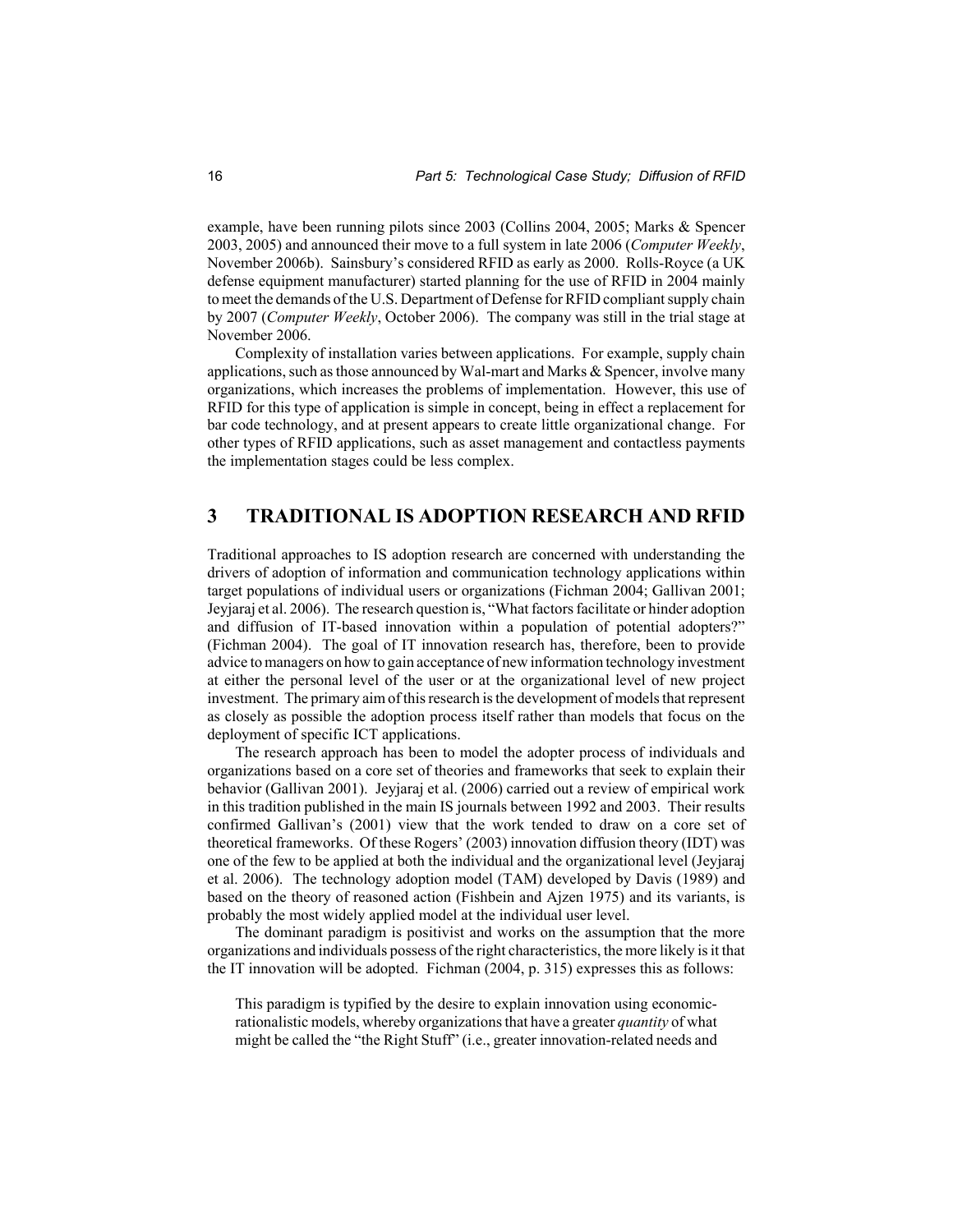abilities) are expected to exhibit a greater *quantity* of innovation (i.e., greater frequency, earliness or extent of adoption).

Models are usually quantitative and seek to predict the value of such quantities as perceived system use, intention to use, rate of adoption, and actual system use (Jeyaraj et al. 2006). These become the dependent variables used as surrogates for quantity of innovation.

Theory has proposed a wide range of factors that could influence adoption (the independent variables). Jeyaraj et al. (2006) categorize these into four groups: environmental descriptors, organizational characteristics, individual (variables describing individual user characteristics), and innovation, which deals with the technology characteristics. Hence these models tend to focus on the characteristics of the adopters, whether these are individuals or organizations. The (innovation) variables describing the technology application are generic and focus on the general benefits that the ICT application might bring, rather than a specific description of what the ICT application will do. For example, TAM includes the subjective measures of perceived usefulness, while IDT incorporates that of perceived competitive advantage. This is not an approach that could incorporate the unique characteristics of an application like RFID.

Empirical work establishes numerical measures of these quantities and tests the model for predictive power, with data collected for individual ICT applications at a specific time and context (Chau and Tam 1997; Cho 2006; Fang et al. 2005; Mun et al. 2006; Venkatesh and Davis 2000). The research based on the technology adoption model is typical of this type of research. It was originally developed with the aim of creating a model to predict and explain user adoption of individual applications in the workplace. The standard methodology for the empirical work in TAM studies is to set up a study that seeks to explain "a specific behavior (usage) toward a specific target [IS application] within a specific context [organizational situation]" (Davis et al. 1989). Typically users are introduced or trained to use a new IS application and then a questionnaire is administered to find out their intentions for adoption (Cho 2006; Fang et al. 2005; Mun et al. 2006; Venkatesh and Davis 2000). Many of the variables, both independent and dependent, tested in this way are constructs largely based on self assessment. The model is measured by how much variance in intentions it explains. Most organizational studies take the same approach with different choices of independent variables (Chau and Tam 1997). Others use case material but have similar goals, namely the identification of the factors that lead individual organizations to adopt specific applications. Each study produces results for one type of IS application for one situation (organization, business unit, work group). More recent research has attempted to improve the performance of these types of models through adding variables or creating composites of previous work (Gallivan 2001; Venkatesh and Davis 2000; Venkatesh et al. 2003). Venkatesh et al. (2003), for example, created the unified theory of acceptance and use of technology (UTAUT) to predict individual user response to new technology drawing on eight existing models (including TAM) in common use. Their empirical work tested this model and found that it gave a higher explanatory power than each of the eight individual models.

Like all modeling activity, this is a simplification of what actually happens. There are a number of concerns with this approach. Theoretical problems include the proinnovation bias (Fichman 2004; Jeyjaraj et al. 2006) resulting from the fundamental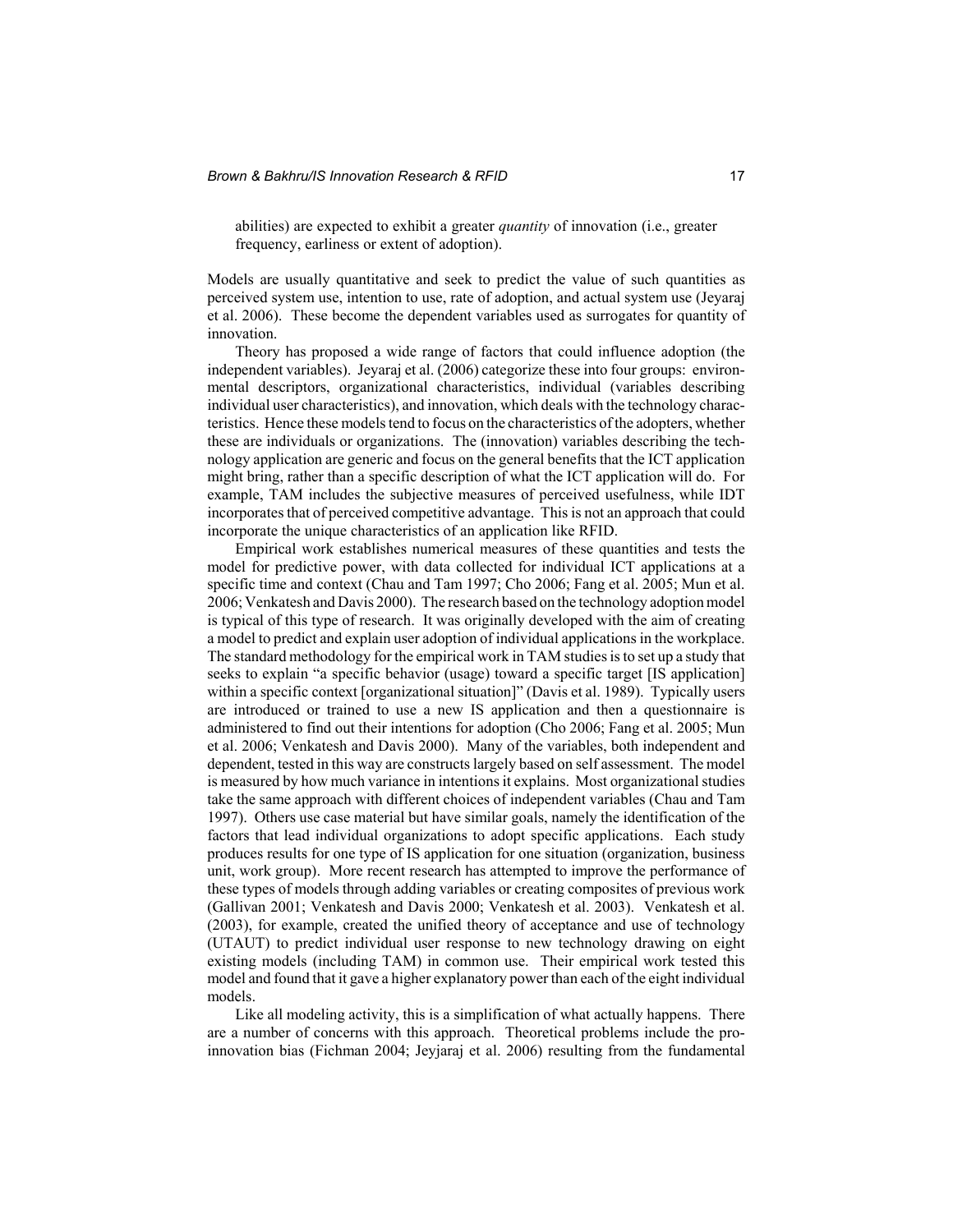assumption that technology adoption is beneficial. The reliance on self assessment introduces recall bias, in which respondents misrepresent or have forgotten their behavior (Jeyjaraj et al, 2006; Szajina 1996). The reliance on rational decision making does not fit the experience of many researchers (Nutt 2002). Use of survey data is a poor way to capture behavior changes over time. The assumption of voluntary adoption decisions does not match many situations where adoption is mandated. Nonetheless there is substantial agreement that this approach has achieved some success (Fichman 2004; Gallivan 2001; Jeyjaraj et al. 2006). The models developed within the dominant paradigm have proved stable with good predictive ability for some circumstances. This poses the question: for what conditions and questions do these models work adequately?

Gallivan's (2001) review of the performance of traditional adoption research frameworks established that studies that showed strong explanatory power were those in which individual users voluntarily decide whether to use personal tools such as word processing, which also do not require extensive specialized knowledge (Cell 1 in Table 1). In his classification matrix, based on Fichman (1992), traditional adoption models have achieved less success in situations where adoption is mandated by the organization (Table 1, Cell 2) and situations where either there is a high level of user interdependence or the application requires considerable effort to learn to use it (Table 1, Cell 3). But traditional models fit least well for situations in which the ICT application is complex, requires a high level of coordination across users and departments, and is mandated by the organization (Table 1, Cell 4).

As the previous section established, RFID has both characteristics of high user interdependency and a high knowledge burden and hence falls into Cell 4. Traditional adoption models are likely to prove a poor guide to organizational adoption decisions with respect to RFID. Moreover the pro-technology bias of traditional methods is inappropriate for RFID for which, currently, the cost and performance factors present significant barriers to adoption.

|                                         |                                                                       | <b>Locus of Innovation Adoption</b> |                                                           |
|-----------------------------------------|-----------------------------------------------------------------------|-------------------------------------|-----------------------------------------------------------|
|                                         |                                                                       | <b>Individual User</b>              | Organization                                              |
| Class of IS Technology<br>to Be Adopted | Type 1: Low user<br>interdependencies<br>and low knowledge<br>burden  | Cell 1: Traditional<br>adoption     | Cell 2: Organizational<br>mandate                         |
|                                         | Type 2: High user<br>interdependencies or<br>high knowledge<br>burden | Cell 3: Knowledge<br>burden         | Cell 4: Organizational<br>mandate and<br>knowledge burden |

*Table 1.* **Classification Matrix for Traditional Innovation Adoption Research (adapted from Fichman 1992)**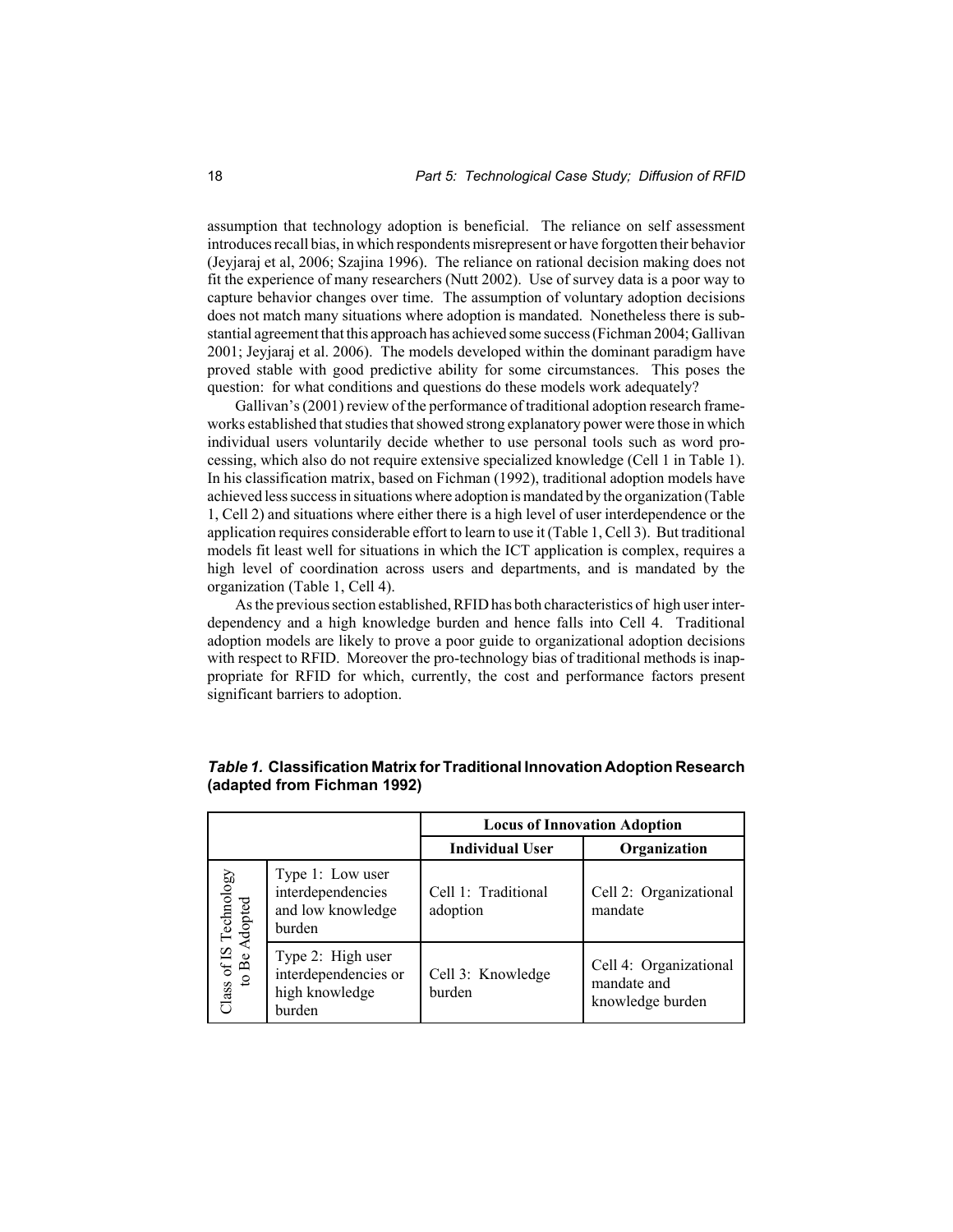## **4 PROCESS MODELING AND RFID**

Traditional IT adoption research takes a mechanistic view of organizations. This worldview hypothesizes a series of factors that directly drive the adoption decision. It makes the assumption that each factor is an independent variable and does not take account of any interactions between them. It conceptualizes adoption as determined at one point in time, ignoring the dynamic nature of an information systems project and the effect of changing conditions. The measures of adoption tell us little about the final business value achieved. For Cell 4 type ICT applications, the decision to purchase is but the start of a potentially lengthy process of installation and implementation. Implementation of new, complex technology is not a routine operation. Examples abound of IS applications that have been bought by organizations but never deployed (Attewell 1992). It is this process of implementation that determines whether the application is ever fully adopted and the level of business value achieved through its deployment.

Process models offer a way to understand organizational implementation (Gallivan 2001; Soh and Markus 1995). They focus on the sequence of events over time, which appear to lead to an outcome and seek to explain how and why an individual information systems outcome has occurred (Newman and Robey 1992). For process models, factors or categories may or may not help to produce the outcome. Outcomes are not dependent variables but "the 'final cause' of preceding events" (Newman and Robey 1992, p. 251). Stage research models seek to represent this time-related behavior and their relevance to innovation research has been noted by many (Rogers 2003; Tornatzky and Fleischer 1990).

According to Tornatzky and Fleischer (1990), adoption proceeds through a number of stages with successful implementation signaled when it has achieved widespread deployment and complete exploitation for business value. The process of technological innovation is "neither a single event nor even a small number of discrete events" (Tornatzky and Fleischer 1990, p. 27). Individuals and organizations may revisit some stages many times before the new technology reaches total acceptance.

Rogers' (2003) five stage model of adoption and implementation was an early attempt at representing the innovation process in organizations. Although the decision to purchase (Rogers' Stage 3) is an important turning point, adoption cannot be said to have taken place until implementation has been achieved, at least to the extent that some employees make use of the applications on some level. Cooper and Zmud (1990) adapted this to a six-stage model for IS applications. For this line of research, user adoption is of less interest than the extent to which the application is used. This is a combination of breadth of impact and the extent to which the application is assimilated by the organization. Breadth of impact is measured by the number of workgroups, departments, and/or individuals that adopt it (Gallivan 2001). Depth of impact is a more intangible concept. It encompasses the degree to which the application reaches into and changes existing processes and organizational routines (Gallivan 2001; Swanson and Ramiller 1997). Complete assimilation has occurred when routinization (Tornatsky and Fleischer 1990), or confirmation (Rogers' Stage 5) or infusion (Cooper and Zmud's Stage 6) is reached. The potential value of the new application can be thought to lie on a continuum (stretching from negative, if unsuccessful, to positive, when fully assimilated). Both success and business value will be affected by the scale of change required in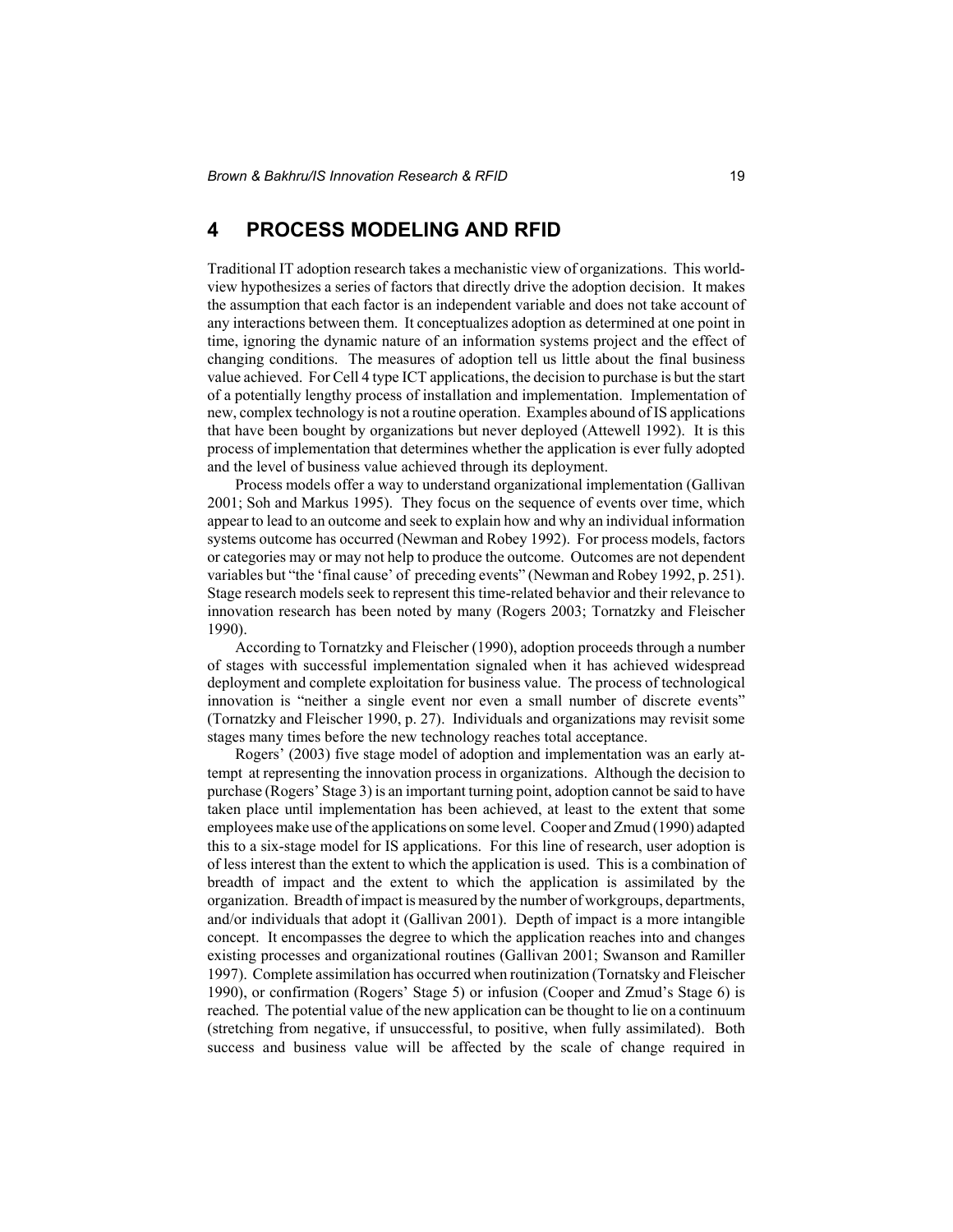organizational routines and retraining requirements for members of staff. For this approach, adoption is not an automatic benefit (as it is for traditional methods).

This approach gives a description of RFID technology that fits the current situation more closely than the traditional theory. The characteristics of knowledge burden and range of applications with differing levels of complexity noted in section 2 underline the significance of the implementation stage for this technology. Moreover, individual RFID applications require substantial investment for the infrastructure (i.e., at Stage 3 purchase) and may take years to install. Rogers' stage model captures these characteristics. However, process theory offers little practical direction for research design or research method. It is a relatively high-level theory that can be applied in many ways.

For example, Gallivan uses this theory when he creates a three-stage model representing innovation, adoption, and implementation and applies this framework to two case examples. The aim of the empirical research is to capture insights into the implementation process. A case-based approach is used to investigate the views of the key stakeholders. The model is complex and the empirical work time consuming. The results support other work into implementation but are not linked to the special characteristics of the ICT application being studied. The aim is similar to traditional IT adoption research in that it seeks to identify those generic factors that affect adoption and assimilation, so as to be in a position to offer advice on how to support and ensure adoption. It could be considered an extension of traditional studies in that it widens the analysis to include the important stage of implementation.

There is less empirical research in the process or stage modeling tradition and the reason for this is simple. Models can span a wide range of factors, are complex, difficult to apply, and tend to produce results that are difficult to interpret.

## **5 IS DIFFUSION RESEARCH AND RFID**

Traditional diffusion theories model how innovations spread both within and between organizations (Rogers 2003; Tornatzky and Fleischer 1990). Diffusion represents a series of individual adoption decisions. Traditional theories assume an equal opportunity to adopt provided there is a demand, that the rate of diffusion depends on the effectiveness of communication between suppliers and potential adopters. It emphasizes the role of signaling, that is, spreading the word about the existence and potential benefits of a new innovation (Attewell 1992). It assumes that institutional factors of either supplier or adopter are not significant in the adoption decision and that the adoption decision is made by an individual using rational decision criteria. There is an implicit assumption that if there is a good case for adoption for one user, then this applies to the rest of the target population of adopters.

Less attention has been paid to diffusion in the IS literature. IS researchers, such as Swanson and Ramiller (1997) and Attewell (1992), who have worked on the subject of the diffusion of IS applications have all argued that many IS applications diverge from the characteristics assumed of innovations for traditional theories like Rogers'. For Cell 4 ICT applications and RFID in particular, these assumptions do not hold. For most RFID applications, many individuals will be involved in the decision. Implementation will involve gaining new technical knowledge. This requires more than knowledge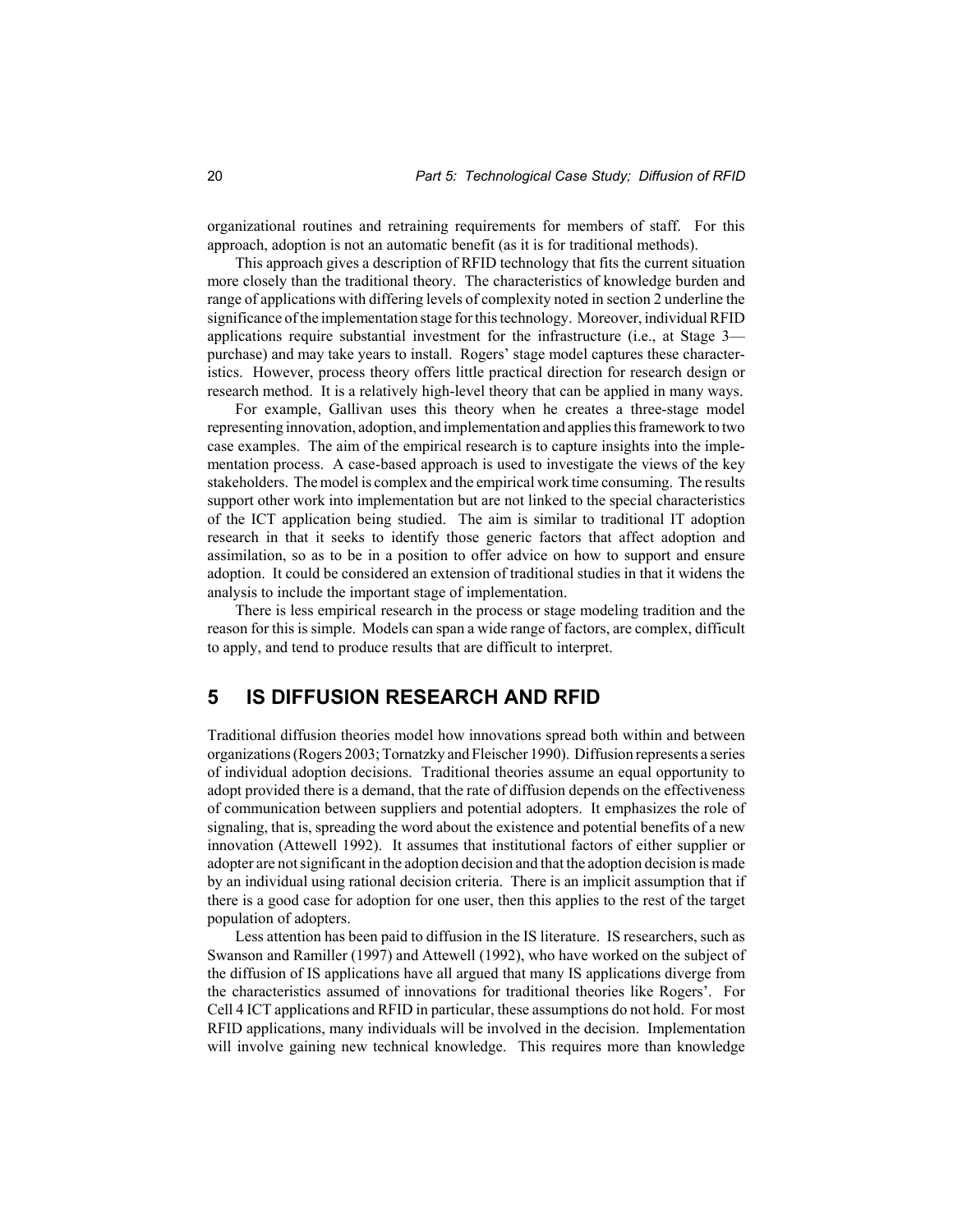transfer. According to Attewell (1992, p. 6), "implementing a complex new technology requires both individual and organizational learning." Complex technologies interact with existing systems in multifaceted ways and organizations master them through using them, not via knowledge transfer. Attewell suggests that the rate of diffusion will accelerate when mechanisms exist to support this learning process. He proposes a knowledge barrier theory of diffusion for complex ICT, in which it is the progressive lowering of know-how barriers that determines the rate of diffusion, not the development of communication channels. Case examples on the spread of computing through the two decades illustrated how the decision varies between organizations depending on their circumstances.

Swanson and Ramiller agree with Attewell as to the significance of the learning requirements for complex ICT applications. However, for them, it is the uncertainty surrounding new ICT that differentiates it most sharply from the traditional description of innovations. "New technology often arrives on the market in an immature state, puzzling as to its benefits, future prospects and long term form" (Swanson and Ramiller 1997, p. 459). They propose an alternative model of the diffusion process for applications like RFID. They suggest that the key factor is the ongoing perceptions and beliefs of the community with material interests in the new IS application which determines the rate of diffusion. This community is made up of those IS practitioners that become knowledgeable about the new technology, the business managers for which the new technology may be of value, consulting firms, academic researchers, user groups, industry pundits, technology vendors, and conference organizers (both academic and trade). These groups create the current dominant view (organizing vision) of how and where the technology can be used, its potential business value, and, most significantly, support the learning process that potential adopter organizations must go through. The vitality and level of public activity of this heterogeneous group offers a guide to the current state of the innovation. The community's discourse is carried out via such outlets as conferences, trade publications, journal papers, consultant's offerings, the business press, and exemplar cases of adoption. A high level of very visible activity creates the conditions for diffusion.

This theory of diffusion focuses on the individual technology and its characteristics. According to this view, an effective description of technology diffusion would require a model specific to the technology. Such a model would incorporate such factors as the business case, implementation issues, risks, and community beliefs and attitudes.

As noted in section 2, RFID technology conforms to this description. The business case is still uncertain for many applications and it carries a high knowledge burden. Nonetheless, the organizing vision currently being generated by the interested parties is dense and optimistic. Further work using this theory would require the development of a framework that would describe the factors specific to RFID technology that might affect the organizational adoption decision.

### **6 Conclusion**

Adoption and diffusion of complex ICTs such as RFID are far from simple processes. This paper has emphasized that traditional research methods are unlikely to build useful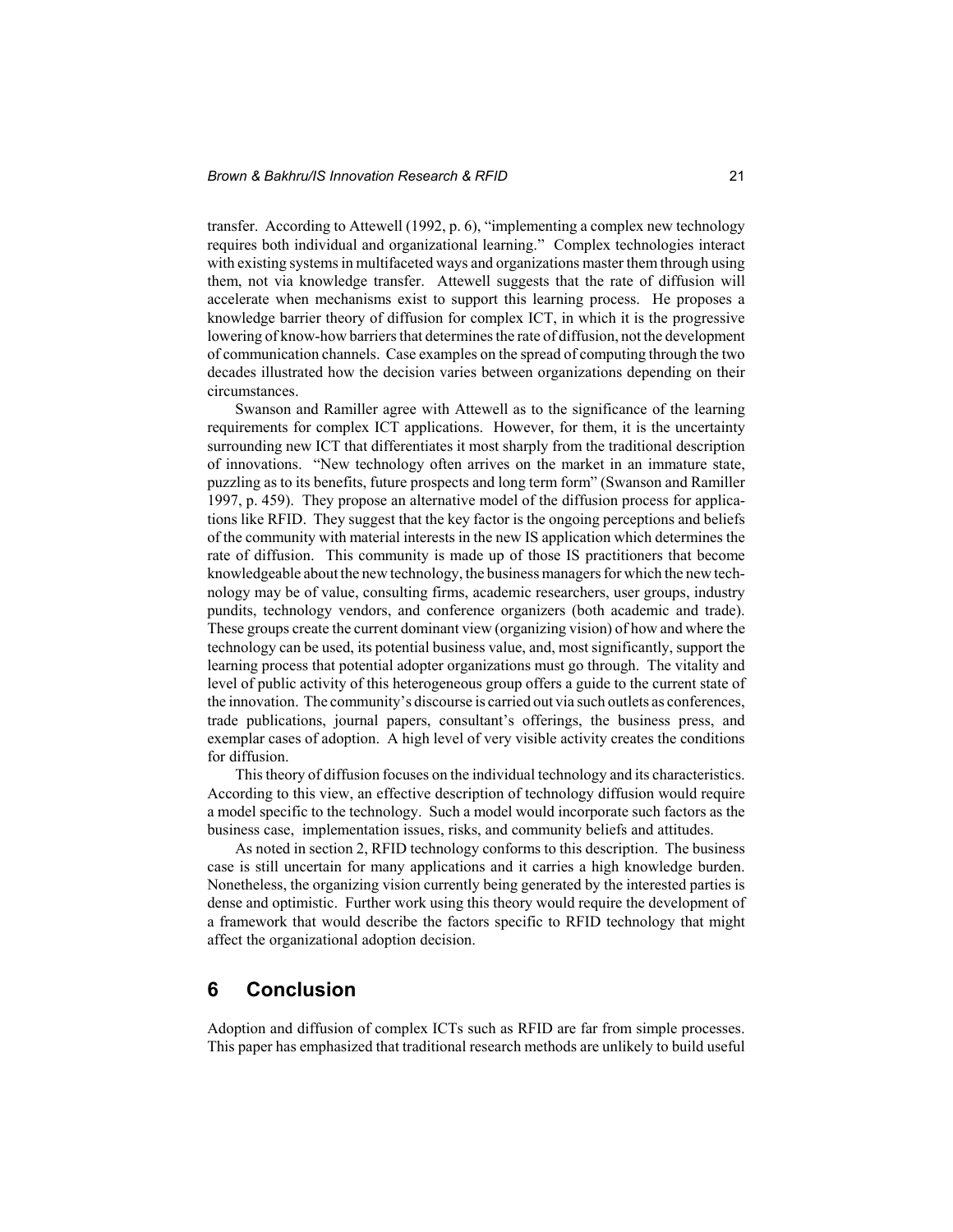models of this behavior given their inability to capture the complexity involved. Alternative research approaches are, however, likely to be more promising. Both IS process research (stage models) and IS diffusion research have identified significant factors that are likely to affect the rate of adoption and diffusion of these complex types of ICT. The research issue shifts toward choosing applications that will yield business value and, at the same time, achieve successful implementation. Central to understanding this potential, however, is an appreciation that increasing rates of adoption and diffusion of RFID technology are likely to depend on factors external to the firm. While adoption decisions traditionally take place in relative isolation within an organization's boundaries, adoption decisions regarding RFID will be affected by the decisions of others. The rate of diffusion will ultimately depend not only on the characteristics of the technology but also on the larger community of actors interested in or knowledgeable about the application.

#### **References**

- Angeles, R. "RFID Technologies: Supply-Chain Applications and Implementation Issues," *Information Systems Management* (22:1), Winter 2005, pp. 51-65.
- Attewell, P. "Technology Diffusion and Organizational Learning: The Case of Business Computing," *Organizational Science* (3:1), 1992, pp. 1-19.
- Chau, P., and Tam, K. Y. "Factors Affecting the Adoption of Open Systems: An Exploratory Study," *MIS Quarterly* (21:1), March 1997, pp. 1-26.
- Cho, V. "A Study of the Roles of Trusts and Risks in Information-Oriented Online Legal Services Using an Integrated Model," *Information and Management* (43:4), January 2006, pp. 502-520.
- Collins, J. "Marks & Spencer Expands RFID Trial," *RFID Journal* , February 20, 2004 (available online at http://www.rfidjournal.com/article/articleview/791/1/1/).
- Collins, J. "Marks & Spencer to Extend Trial to 53 Stores," *RFID Journal*, February 18, 2005 (available online at http://www.rfidjournal.com/article/articleview/1412/1/1/).
- *Computer Weekly*. "Computer Weekly CIO Index: Technology Adoption," June 2006, p. 12.
- *Computer Weekly*. "Computer Weekly CIO Index: Technology Adoption," September 2006, p. p. 14.
- *Computer Weekly*. "Logistics Firms Hold Back but Are Key to Wide Scale RFID Roll-Out," February 2005, p. 10.
- *Computer Weekly*. "Rolls-Royce Fires Up RFID Trail to Meet US Army Supply Chain Orders," October 2006, p. 14.
- *Computer Weekly*. "The End of the Web as We Know It," November 2006a, p. 24.
- *Computer Weekly*. "M&S Ready to Start National Roll-Out of Item-Level RFID," November 2006b, p. 5.
- Cooper, R. B., and Zmud, R. W. "Information Technology Implementation Research: A Technological Diffusion Approach," *Management Science* (36), a1990, pp. 123-139.
- Cray, T. IT Business Partner, Sainsbury's. Personal communication, 2005.
- Davis, F. "Perceived Usefulness, Perceived Ease of Use Interface, and User Acceptance of Information Technology," *MIS Quarterly* (13:3), September 1989, pp. 319-340.
- Davis, F., Bagozzi, R., and Warshaw, P. "User Acceptance of Computer Technology: A Comparison of Two Theoretical Models," *Management Science* (35:8), 1989, pp. 982-1003.
- Fang, X., Chan, S., Brezezinski, J., and Xu, S. "Moderating Effects of Task Type on Wireless Technology Acceptance," *Journal of Management Information systems* (22:3), 2005, pp. 123-157.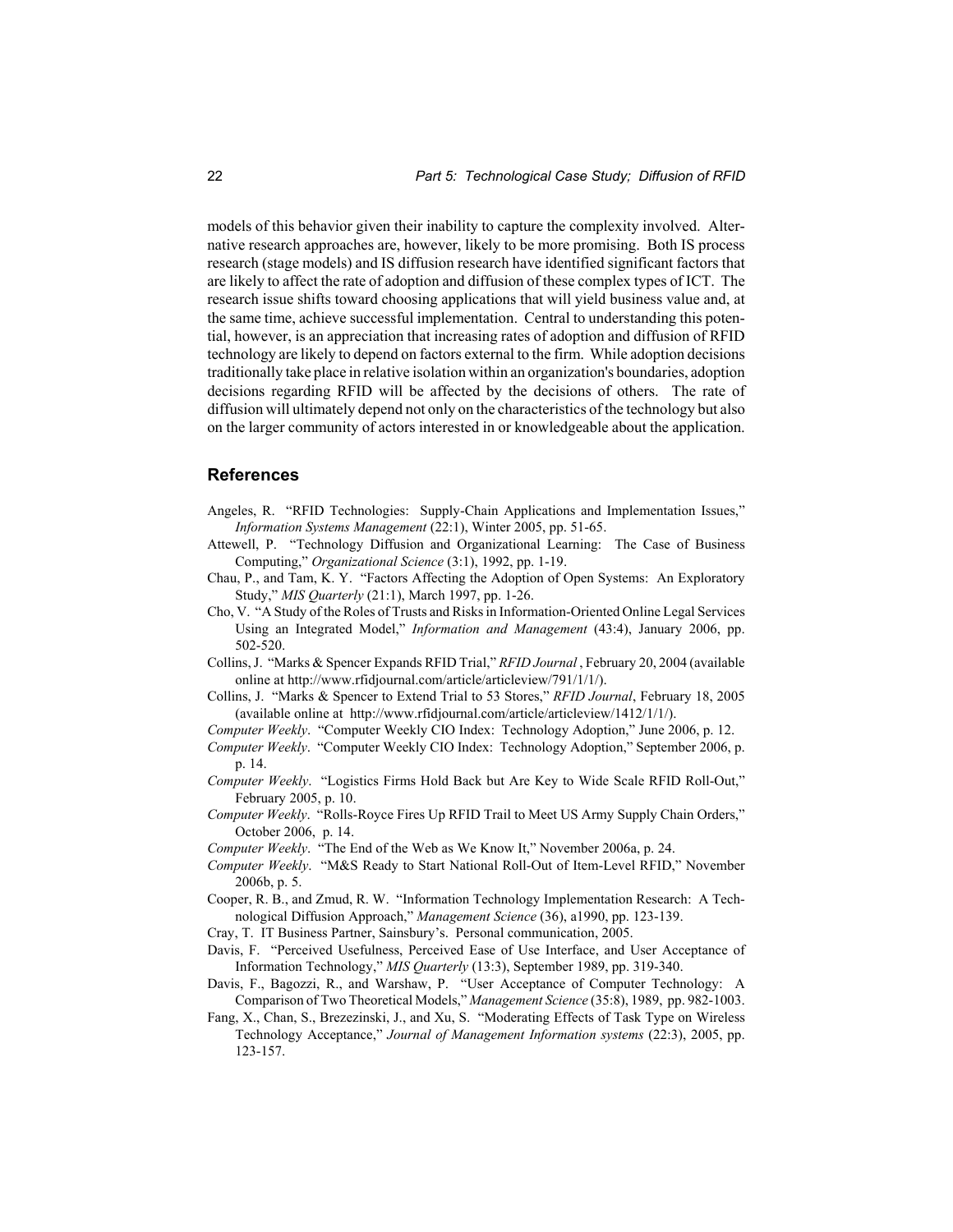- Fichman, R. "Going Beyond the Dominant Paradigm for Information Technology Innovation Research: Emerging Concepts and Methods," *Journal of the Association for Information Systems* (5:8), 2004, pp. 314-355.
- Fichman, R. "Information Technology Diffusion: A Review of Empirical Research," in J. I. DeGross, J. D. Becker, and J. J. Elam (eds.), *Proceedings of the 13th International Conference on Information Systems*, Dallas, TX, 1992, pp. 195-206.
- Fishbein, M., and Ajzen, J. *Belief, Attitude, Intention and Behavior: An Introduction to Theory and Research*, Reading, MA: Addison-Wesley, 1975.
- Gallivan, M. "Organizational Adoption and Assimilation of Complex Technological Innovations: Development and Application of New Framework," *The DATABASE for Advances in Information Systems* (32:3), 2001, pp. 51-85.
- Jeyaraj, A., Rottman, R., and Lacity, M. "A Review of the Predictors, Linkages and Biases in IT Innovation Adoption Research," *Journal of Information Technology* (21:1), 2006, pp. 1-23.
- Kilcourse, B. "The 3rd Annual *RFID: How Far, How Fast 2006 Benchmark Study*," report by Retail Systems Alert Group, sponsored by NCR Corporation, May 2006 (downloaded from NCR's website in November 2006).
- Kopalchick III, J., and Monk, C. "RFID Risk Management," *Internal Auditor* (62:2), 2005, pp. 66-72.
- Marks & Spencer. "Marks & Spencer Develops Intelligent Clothing," Press Release, April 7, 2003 (available online at http://www2.marksandspencer.com/thecompany/mediacentre/ pressreleases/2003/com2003-04-07-00.shtml).
- Marks & Spencer. "Background to Marks & Spencer's Business Trial of RFID in its Clothing Supply Chain," Press Release, February 18, 2003 (available online at http://www2. marksandspencer.com/thecompany/mediacentre/pressreleases/2005/com2005-02-18-  $00 \text{ shtml}$
- Moore, G. "No Exponential Is Forever…But We Can Delay Forever," presentation to 2003 IEEE International Solid-State Circuits Conference, February 2003 (available online at at http://www.intel.com/research/silicon/mooreslaw.htm).
- Mun, Y. Y., Jackson, J., Park, J., and Probst, J. "Understanding Information Technology Acceptance by Individual Professionals: Towards an Integrative View," *Information and Management* (43:3), 2006, pp. 350-363.
- Newman, M., and Robey, D. "A Social Process Model of User-Analyst Relationships," *MIS Quarterly* (19:2), June 1992, pp. 249-266.
- Nutt, P. *Why Decisions Fail*, San Francisco: Berrett-Koehler Publishers Inc., 2002.
- Reiner, J., and Sullivan, M. "RFID in Healthcare: A Panacea for the Regulations and Issues Affecting the Industry?," HealthCare Purchasing News Online, June 2005 (available online through http://www.hpnonline.com/).
- Rogers, E. *Diffusion of Innovations* (5<sup>th</sup> ed.), New York: The Free Press, 2003.
- Saunders, A. "Can Smart Tags Deliver?," *Management Today*, February 9, 2005, pp. 50-53 (available online at http://www.clickmt.com/public/news/index.cfm?fuseaction= fulldetails&newsUID=467e3a73-9051-41e6-a38d-015f67cffb08).
- Smith, H., and Konsynski, B. "Developments in Practice X: Radio Frequency Identification (RFID)—An Internet for Physical Objects," *Communications of the Association for Information Systems* (12), 2003, pp. 301-311.
- Soh, C., and Markus, L. "How IT Creates Business Value: A Process Theory Synthesis," in J. I. DeGrosss G. Ariav, C. M. Beath, R. Hoyer, and C. Kemerer (eds.), *Proceedings of the 16th International Conference of Information Systems*, Amsterdam, 1995, pp. 29-41.
- Swanson, B., and Ramiller, N. "The Organizing Vision in Information systems Innovation," *Organization Science* (8:5), 1997, pp. 458-474.
- Symmons, N. IT Partner, Supply Chain Management, Sainsbury's. Personal communication, 2005.